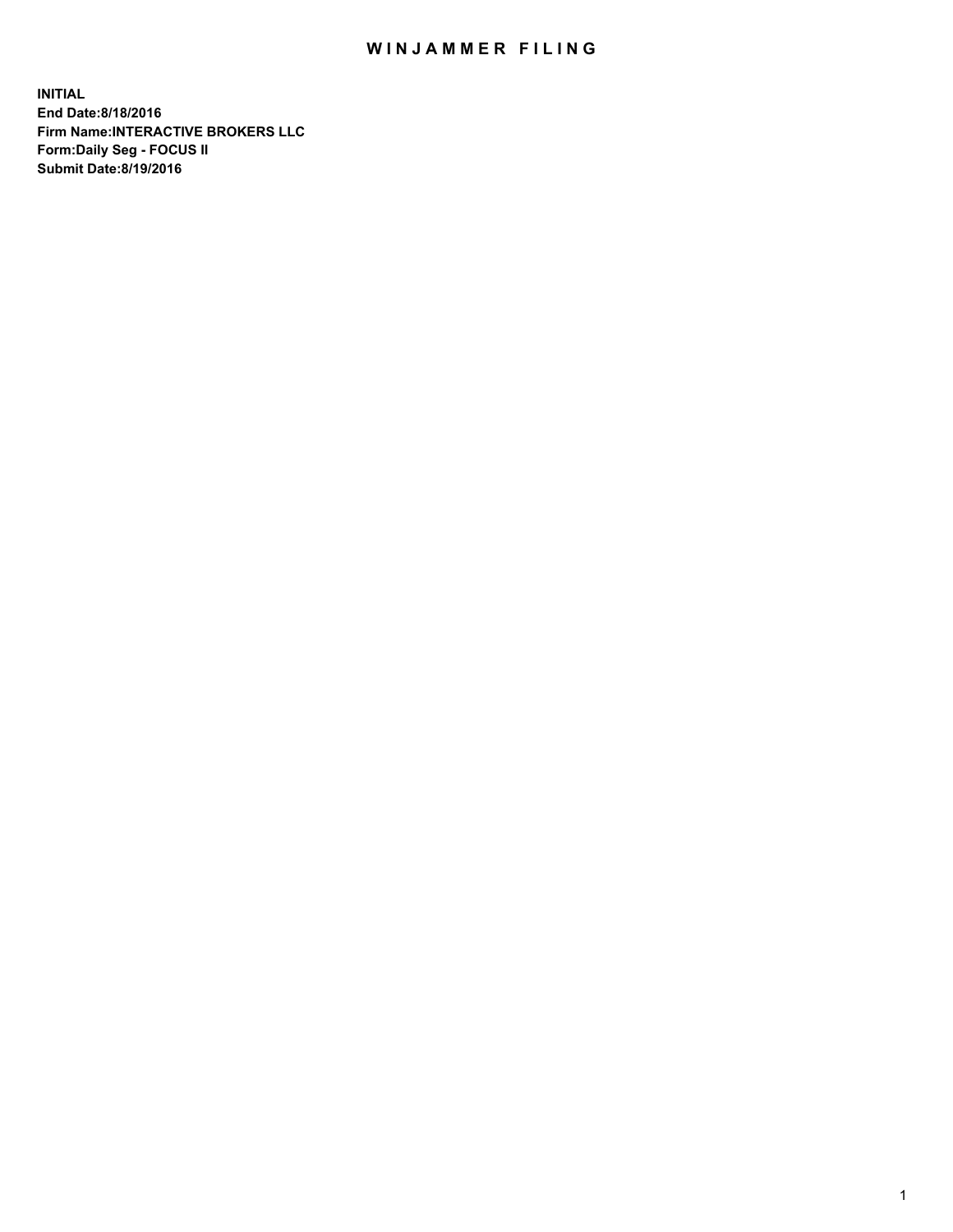## **INITIAL End Date:8/18/2016 Firm Name:INTERACTIVE BROKERS LLC Form:Daily Seg - FOCUS II Submit Date:8/19/2016 Daily Segregation - Cover Page**

| Name of Company<br><b>Contact Name</b><br><b>Contact Phone Number</b><br><b>Contact Email Address</b>                                                                                                                                                                                                                          | <b>INTERACTIVE BROKERS LLC</b><br><b>James Menicucci</b><br>203-618-8085<br>jmenicucci@interactivebrokers.c<br>om |
|--------------------------------------------------------------------------------------------------------------------------------------------------------------------------------------------------------------------------------------------------------------------------------------------------------------------------------|-------------------------------------------------------------------------------------------------------------------|
| FCM's Customer Segregated Funds Residual Interest Target (choose one):<br>a. Minimum dollar amount: ; or<br>b. Minimum percentage of customer segregated funds required:% ; or<br>c. Dollar amount range between: and; or<br>d. Percentage range of customer segregated funds required between: % and %.                       | $\overline{\mathbf{0}}$<br>0<br>155,000,000 245,000,000<br>00                                                     |
| FCM's Customer Secured Amount Funds Residual Interest Target (choose one):<br>a. Minimum dollar amount: ; or<br>b. Minimum percentage of customer secured funds required:%; or<br>c. Dollar amount range between: and; or<br>d. Percentage range of customer secured funds required between: % and %.                          | $\overline{\mathbf{0}}$<br>0<br>80,000,000 120,000,000<br>00                                                      |
| FCM's Cleared Swaps Customer Collateral Residual Interest Target (choose one):<br>a. Minimum dollar amount: ; or<br>b. Minimum percentage of cleared swaps customer collateral required:% ; or<br>c. Dollar amount range between: and; or<br>d. Percentage range of cleared swaps customer collateral required between:% and%. | $\overline{\mathbf{0}}$<br>$\overline{\mathbf{0}}$<br>00<br>0 <sub>0</sub>                                        |

Attach supporting documents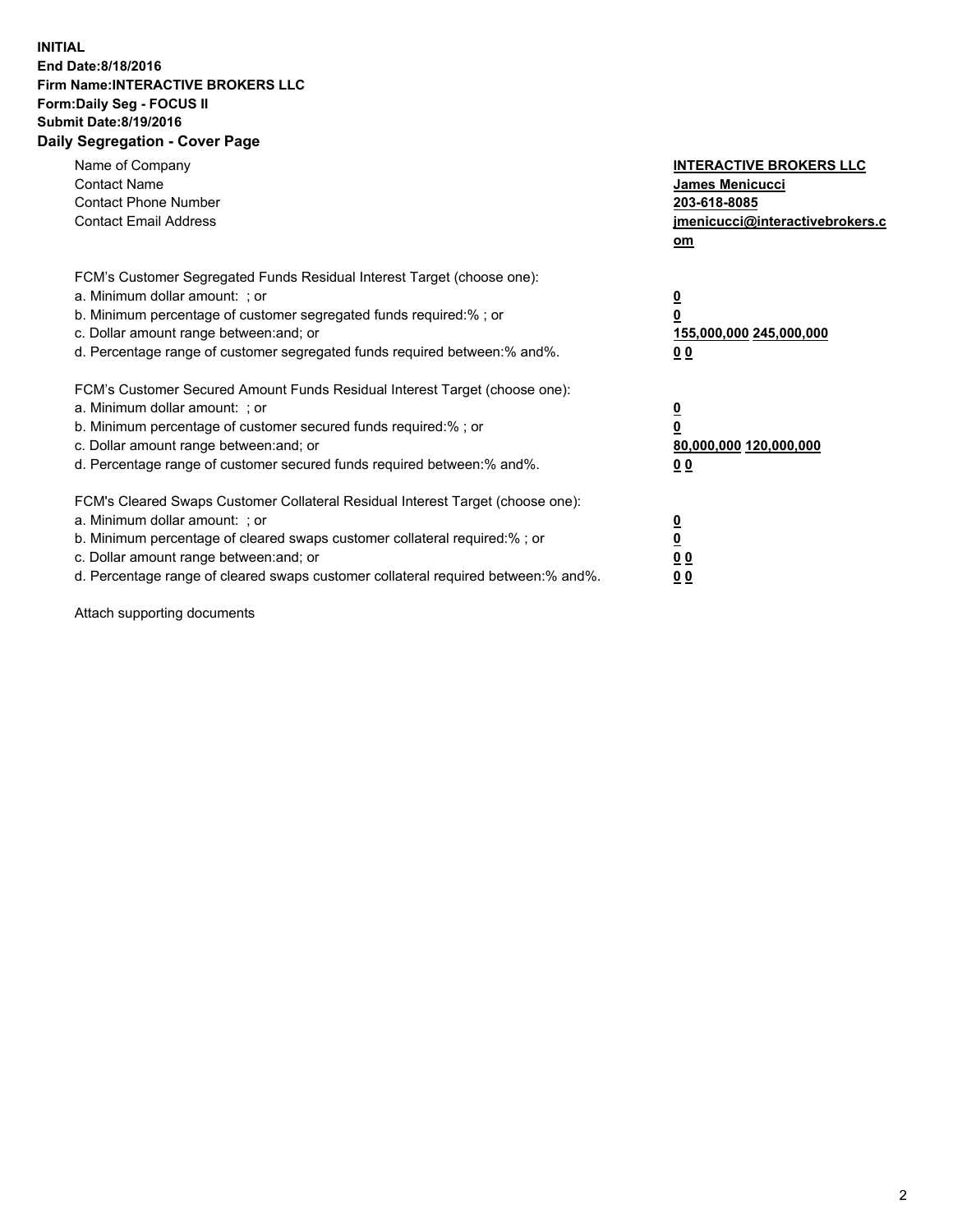## **INITIAL End Date:8/18/2016 Firm Name:INTERACTIVE BROKERS LLC Form:Daily Seg - FOCUS II Submit Date:8/19/2016 Daily Segregation - Secured Amounts**

|     | Daily Ocglegation - Occuled Amounts                                                                        |                                  |
|-----|------------------------------------------------------------------------------------------------------------|----------------------------------|
|     | Foreign Futures and Foreign Options Secured Amounts                                                        |                                  |
|     | Amount required to be set aside pursuant to law, rule or regulation of a foreign                           | $0$ [7305]                       |
|     | government or a rule of a self-regulatory organization authorized thereunder                               |                                  |
| 1.  | Net ledger balance - Foreign Futures and Foreign Option Trading - All Customers                            |                                  |
|     | A. Cash                                                                                                    | 343,956,930 [7315]               |
|     | B. Securities (at market)                                                                                  | $0$ [7317]                       |
| 2.  | Net unrealized profit (loss) in open futures contracts traded on a foreign board of trade                  | 22,132,897 [7325]                |
| 3.  | Exchange traded options                                                                                    |                                  |
|     | a. Market value of open option contracts purchased on a foreign board of trade                             | 384,912 [7335]                   |
|     | b. Market value of open contracts granted (sold) on a foreign board of trade                               | $-64,645$ [7337]                 |
| 4.  | Net equity (deficit) (add lines 1. 2. and 3.)                                                              | 366,410,094 [7345]               |
| 5.  | Account liquidating to a deficit and account with a debit balances - gross amount                          | 788,943 [7351]                   |
|     | Less: amount offset by customer owned securities                                                           | 0 [7352] 788,943 [7354]          |
| 6.  | Amount required to be set aside as the secured amount - Net Liquidating Equity                             | 367,199,037 [7355]               |
|     | Method (add lines 4 and 5)                                                                                 |                                  |
| 7.  | Greater of amount required to be set aside pursuant to foreign jurisdiction (above) or line                | 367,199,037 [7360]               |
|     | 6.                                                                                                         |                                  |
|     | FUNDS DEPOSITED IN SEPARATE REGULATION 30.7 ACCOUNTS                                                       |                                  |
| 1.  | Cash in banks                                                                                              |                                  |
|     | A. Banks located in the United States                                                                      | 1,700,000 [7500]                 |
|     | B. Other banks qualified under Regulation 30.7                                                             | 0 [7520] 1,700,000 [7530]        |
| 2.  | Securities                                                                                                 |                                  |
|     | A. In safekeeping with banks located in the United States                                                  | 417,982,290 [7540]               |
|     | B. In safekeeping with other banks qualified under Regulation 30.7                                         | 0 [7560] 417,982,290 [7570]      |
| 3.  | Equities with registered futures commission merchants                                                      |                                  |
|     | A. Cash                                                                                                    | $0$ [7580]                       |
|     | <b>B.</b> Securities                                                                                       | $0$ [7590]                       |
|     | C. Unrealized gain (loss) on open futures contracts                                                        | $0$ [7600]                       |
|     | D. Value of long option contracts                                                                          | $0$ [7610]                       |
|     | E. Value of short option contracts                                                                         | 0 [7615] 0 [7620]                |
| 4.  | Amounts held by clearing organizations of foreign boards of trade                                          |                                  |
|     | A. Cash                                                                                                    | $0$ [7640]                       |
|     | <b>B.</b> Securities                                                                                       | $0$ [7650]                       |
|     | C. Amount due to (from) clearing organization - daily variation                                            | $0$ [7660]                       |
|     | D. Value of long option contracts                                                                          | $0$ [7670]                       |
|     | E. Value of short option contracts                                                                         | 0 [7675] 0 [7680]                |
| 5.  | Amounts held by members of foreign boards of trade                                                         |                                  |
|     | A. Cash                                                                                                    | 73,786,738 [7700]                |
|     | <b>B.</b> Securities                                                                                       | $0$ [7710]                       |
|     | C. Unrealized gain (loss) on open futures contracts                                                        | 3,300,059 [7720]                 |
|     | D. Value of long option contracts                                                                          | 384,912 [7730]                   |
| 6.  | E. Value of short option contracts                                                                         | -64,645 [7735] 77,407,064 [7740] |
| 7.  | Amounts with other depositories designated by a foreign board of trade                                     | 0 [7760]                         |
| 8.  | Segregated funds on hand                                                                                   | $0$ [7765]                       |
| 9.  | Total funds in separate section 30.7 accounts                                                              | 497,089,354 [7770]               |
|     | Excess (deficiency) Set Aside for Secured Amount (subtract line 7 Secured Statement<br>Page 1 from Line 8) | 129,890,317 [7380]               |
| 10. | Management Target Amount for Excess funds in separate section 30.7 accounts                                | 80,000,000 [7780]                |
| 11. | Excess (deficiency) funds in separate 30.7 accounts over (under) Management Target                         | 49,890,317 [7785]                |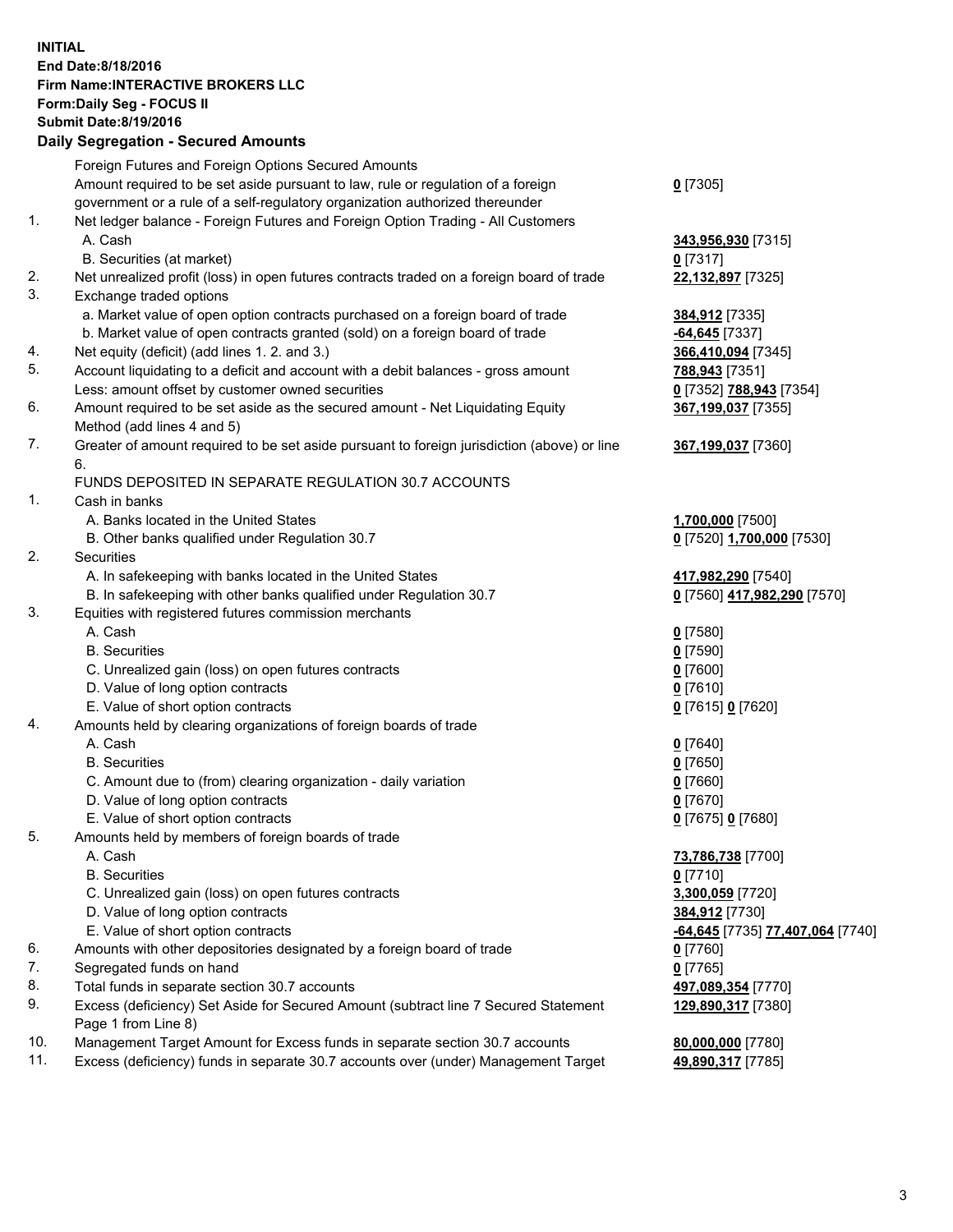**INITIAL End Date:8/18/2016 Firm Name:INTERACTIVE BROKERS LLC Form:Daily Seg - FOCUS II Submit Date:8/19/2016 Daily Segregation - Segregation Statement** SEGREGATION REQUIREMENTS(Section 4d(2) of the CEAct) 1. Net ledger balance A. Cash **3,072,271,344** [7010] B. Securities (at market) **0** [7020] 2. Net unrealized profit (loss) in open futures contracts traded on a contract market **-148,201,635** [7030] 3. Exchange traded options A. Add market value of open option contracts purchased on a contract market **120,094,402** [7032] B. Deduct market value of open option contracts granted (sold) on a contract market **-183,858,342** [7033] 4. Net equity (deficit) (add lines 1, 2 and 3) **2,860,305,769** [7040] 5. Accounts liquidating to a deficit and accounts with debit balances - gross amount **156,111** [7045] Less: amount offset by customer securities **0** [7047] **156,111** [7050] 6. Amount required to be segregated (add lines 4 and 5) **2,860,461,880** [7060] FUNDS IN SEGREGATED ACCOUNTS 7. Deposited in segregated funds bank accounts A. Cash **137,002,588** [7070] B. Securities representing investments of customers' funds (at market) **1,816,900,985** [7080] C. Securities held for particular customers or option customers in lieu of cash (at market) **0** [7090] 8. Margins on deposit with derivatives clearing organizations of contract markets A. Cash **30,881,885** [7100] B. Securities representing investments of customers' funds (at market) **1,149,547,389** [7110] C. Securities held for particular customers or option customers in lieu of cash (at market) **0** [7120] 9. Net settlement from (to) derivatives clearing organizations of contract markets **-4,632,507** [7130] 10. Exchange traded options A. Value of open long option contracts **120,091,593** [7132] B. Value of open short option contracts **-183,854,089** [7133] 11. Net equities with other FCMs A. Net liquidating equity **0** [7140] B. Securities representing investments of customers' funds (at market) **0** [7160] C. Securities held for particular customers or option customers in lieu of cash (at market) **0** [7170] 12. Segregated funds on hand **0** [7150] 13. Total amount in segregation (add lines 7 through 12) **3,065,937,844** [7180] 14. Excess (deficiency) funds in segregation (subtract line 6 from line 13) **205,475,964** [7190] 15. Management Target Amount for Excess funds in segregation **155,000,000** [7194]

16. Excess (deficiency) funds in segregation over (under) Management Target Amount Excess

**50,475,964** [7198]